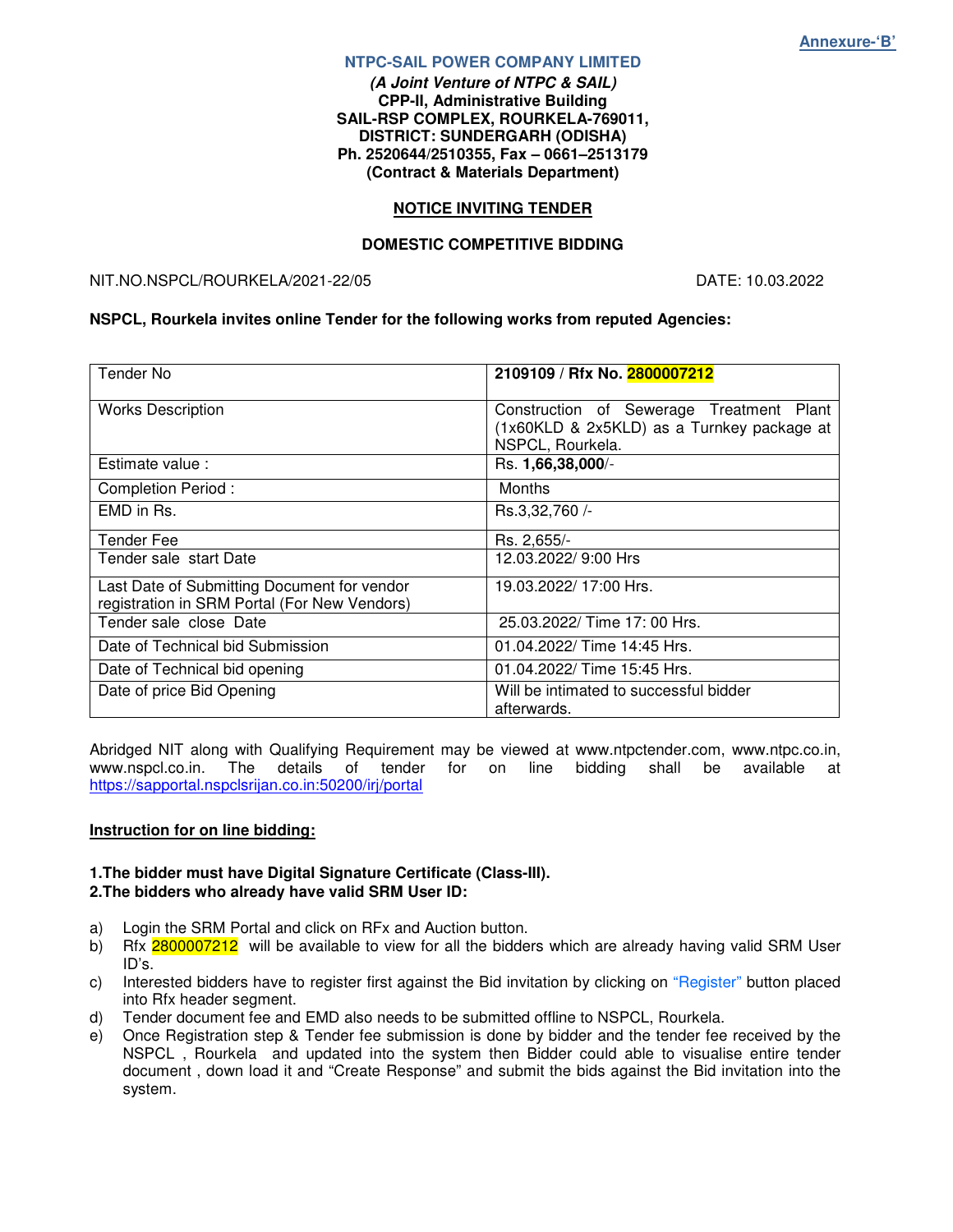# **3.New Bidders which are not having SRM User ID:**

- a) In case a new bidder wants to participate for a particular Bid invitation in SRM portal, the bidder first of all has to submit the filled registration (**form available in the website, www.nspcl.co.in under / below the SRM Link**  https://www.nspcl.co.in/pages/nspcl-srm-portal) to C&M department, NSPCL Rourkela in hard copy or scanned copy through e-mail at: r.k.verma@nspcl.co.in, ak.sahoo@nspcl.co.in
- b) C&M department will initiate the process for vendor ID creation in SAP & send the bidders SRM Credentials (User ID along with initial Password)
- c) After creation of SRM Credentials the step 2 (above) shall be followed by the bidder.

Tender cost (non refundable) and EMD to be paid through Demand Draft in favour of "NSPCL" payable at Rourkela. Original D/D (for Tender Cost) and EMD documents to be sent to AGM(C&M), CPP- II, Administrative building, NSPCL/ Rourkela -769009, Dist- Sundargarh, Odisha & confirmed by e-mail, so as to reach the site before Technical Bid Opening date. Tender fee / EMD is also acceptable through NEFT/ RTGS Internet Bank Transfer to NSPCL, Rourkela Account No. **40108474664** (State Bank of India), IFSC Code- **SBIN0009678**, SME Branch, Bisra Chowk, Rourkela ,Odisha. The bank slip of sending the money for tender fee / EMD to be sent through e mail towards confirmation.

All eligible MSME / NSIC with proper certificates from the appropriate authority shall be exempted for payment of Tender Document Fees & EMD. Bidders seeking exemption have to enclose a copy of valid Registration Certificate giving details of Stores, Monetary limit & Validity and send to us; failing which their bids may not be considered.

# **QUALIFYING REQUIREMENTS for CS-2109109 / RFx -2800007212**

# **Technical Criteria**

1. The bidder shall submit the Audited Balance Sheet and Profit & Loss Account for the specified period. In case where Audited results for the preceding FY are not available, certificate of financial statements from a practicing Chartered Accountant shall also be considered acceptable. In case, Bidder is not able to submit the Certificate from practicing."

(i) 01 (One) similar completed works costing not less than the amount equal to **Rs.133.10akhs** 

**OR** 

(ii) 02 (Two) similar completed works costing not less than the amount equal to **Rs.83.19Lakhs** each.

**OR** 

- (iii) 03 (Three) similar completed works costing not less than the amount equal to **Rs.66.55/-Lakhs** each.
- 2. Financial Criteria:

 The average turnover of the bidder in the preceding three (03) financial years as on the date of Techno Commercial bid opening shall not be less than **Rs.166.38** Lakhs.

# **NB:**

- 1. The bidder must submit documentary evidence in support of meeting QR like copy of works completion certificate from client / last running bill/ measurement book of last bill paid/ protocol jointly signed by owner and contractor / works bills along with copy of relevant LOA or PO.
- 2. The word "Executed" means the bidder should have achieved the criterion specified in the qualifying requirements even if the total contract(s) is not completed / closed. In case contract(s) is under execution as on date of Techno-commercial bid opening, the value of work executed till such date will be considered provided the same is certified by the employer.
- 3. Similar works means: "Should have an experience of setting up of at least 1 No. of Prefabricated STP Plant (MBBR based Technology) of minimum capacity of 50 KLD Plant on EPC basis i.e. designed, supplied erected/supervised erection and commissioned based on Moving Bed Bio film Reactor (MBBR) process for waste water including associate civil works in which 1 no. of STP of minimum capacity of 50KLD should be in successful operation prior to the date of Techno-Commercial Bid Opening.
- 4. Completed works means: The executed / completed portion of BOQ, even if the work has not been completed in totality (Subject to furnishing of documentary Proof of executed value of the work).

# **Abbreviation:**

(i) STP : Sewerage Treatment Plant

(ii) EPC: Erection, Procurement & Commissioning.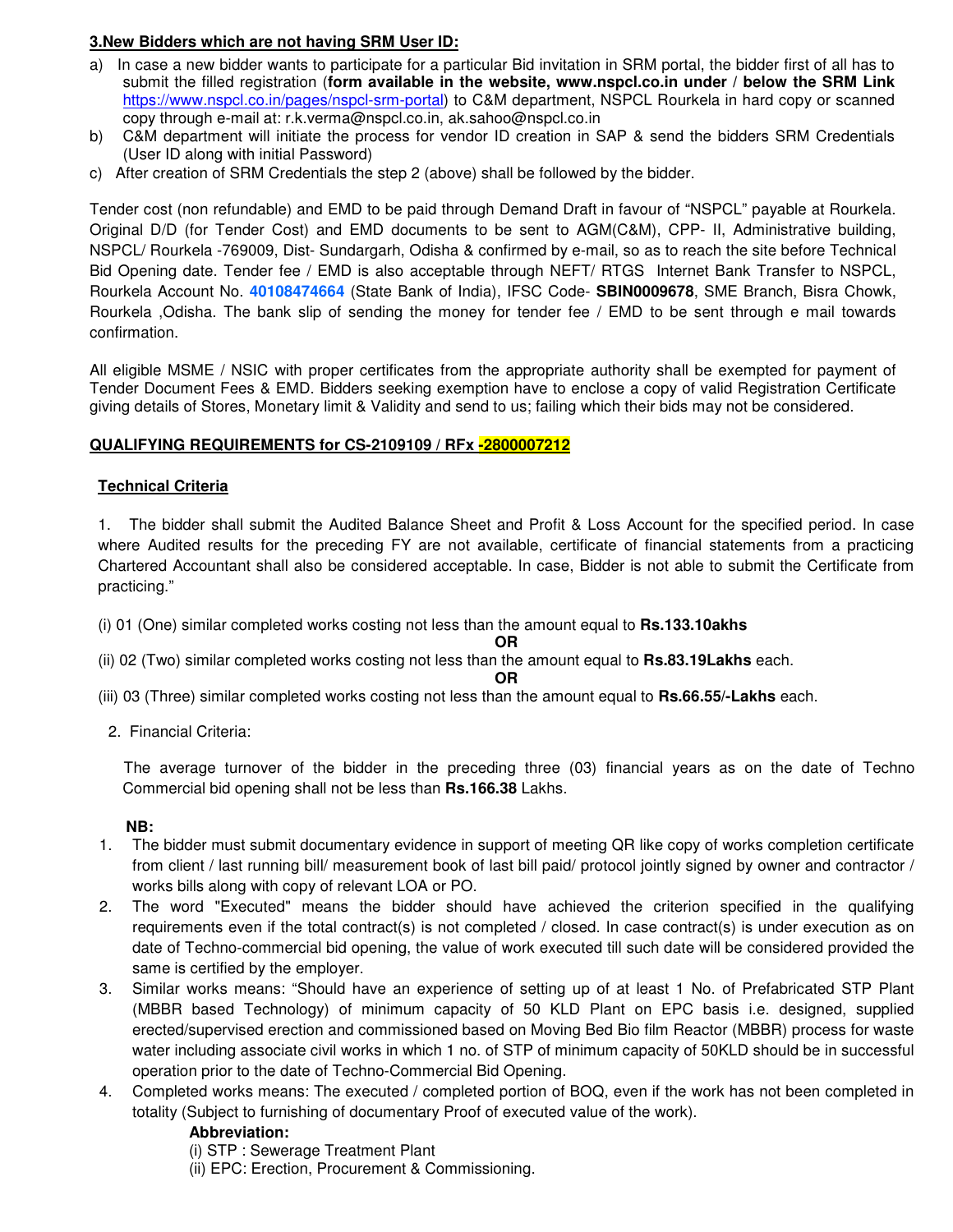- 5. The bidder shall submit the Audited Balance Sheet and Profit & Loss Account for the specified period with **UDIN number**. In case where Audited results for the preceding FY are not available, certificate of financial statements from a practicing Chartered Accountant shall also be considered acceptable. In case, Bidder is not able to submit the Certificate from practicing Chartered Account certifying its financial parameters, the audited results of three consecutive financial years preceding the last financial year shall be considered for evaluating the financial parameters. Further, a certificate would be required from CEO/CFO as per the format enclosed in the bidding documents stating that the financial results of the company are under audit as on the date of Techno-commercial bid opening and the certificate from the practicing Chartered Accountant certifying the financial parameters is not available.
- 6. Other income shall not be considered for arriving annual turnover.
- 7. All the values mentioned in the Clause 5.1.2 are inclusive of taxes and duties.

# **General Notes:**

- 1. A complete set of Bidding Documents may be downloaded (from Notes and Attachments folder in the Tab Collaboration RFX 2800007212) by any interested Bidder on payment (non-refundable) of the cost of the documents as mentioned against the package above and log in into the SRM Portal as mentioned above. The submitting time and date has been mentioned in NIT.
- 2. The Bids shall be opened at the time and date as mentioned in tender. If the date of opening happens to be a closed holiday, bids shall be opened at any time on next working day.
- 3. Notwithstanding anything stated above, NSPCL reserves the right to assess bidder's capability and capacity to perform the contract, should the circumstances warrant such assessment in the overall interest of NSPCL and decision of NSPCL in this regard shall be final.
- 4. The qualification status shall be examined by the tender committee only during the process of evaluation. However, receipt of tender documents will not automatically mean that bidders are considered qualified.
- 5. In addition to fulfilling specific qualifying requirement the bidders must submit the following documents in physical form along with their technical bid (All the photocopies should be attested by the bidder himself) towards meeting general qualifying requirement. Failing which their bids will not be considered. (a) PAN No. copy, (b). Service tax registration proof, (c) Firm's documents like Proprietary Affidavit / Partnership Deed / Memorandum & Articles of Association / Certificate of Incorporation etc. (d) Copy of Power of Attorney (if applicable). (e) PF code , (f) independent 17 digit ESI code certificate.
- 6. Bidder may note that as per provision of bidding documents, two separate envelopes (sealed/closed) with following documents in only Physical Form is required to be submitted at the address for communication mentioned in NIT prior to the deadline for bid submission. :
- (a) **ENVELOPE NO. 01:** (To be submitted off line only) (i) **NO DEVIATION CERTIFICATE** (Bidders shall be required to furnish a No Deviation Certificate (as per format enclosed) confirming full compliance to the terms, conditions and Technical Specifications of Bidding Documents and Amendment(s)/Clarification(s) (if any) failing which bids shall be rejected and returned to the bidder without being opened (ii) **EARNEST MONEY** in prescribed form , (iii) Letter of Undertaking on non-judicial stamp paper worth Rs.21/- purchased in the party's name as per enclosed format of NSPCL.
- (b) **ENVELOPE NO. 2**: (To be submitted off line only) (i) Qualifying requirement data details, (ii) All technical credentials (one sets and all other documents issued with this tender. All the documents (except price bid) to fulfil NIT QR.
- (c) **\* PRICE BID**: (To be submitted on- line only)

 BIDDER SHALL HAVE TO SUBMIT PRICE BID IN SRM E-TENDER (ON LINE) ONLY. PRICE BID OF ONLY SUCCESSFUL BIDDER (W.R.T. QR AND TECHNICALLY) SHALL BE OPENED ON LATER DATE WITH PRIOR INTIMATION.

The detail BOQ with its displayed rates has been provided in tender documents. The agencies will have to quote Discount or Premium percentage in SRM- e tender.

8. The credentials of the parties shall be examined by NSPCL with reference to QR & the price bid of only successful bidders i.e. who fulfil QR criteria and submits EMD, LOU, ESI undertaking and Qualifying Requirement Data details.